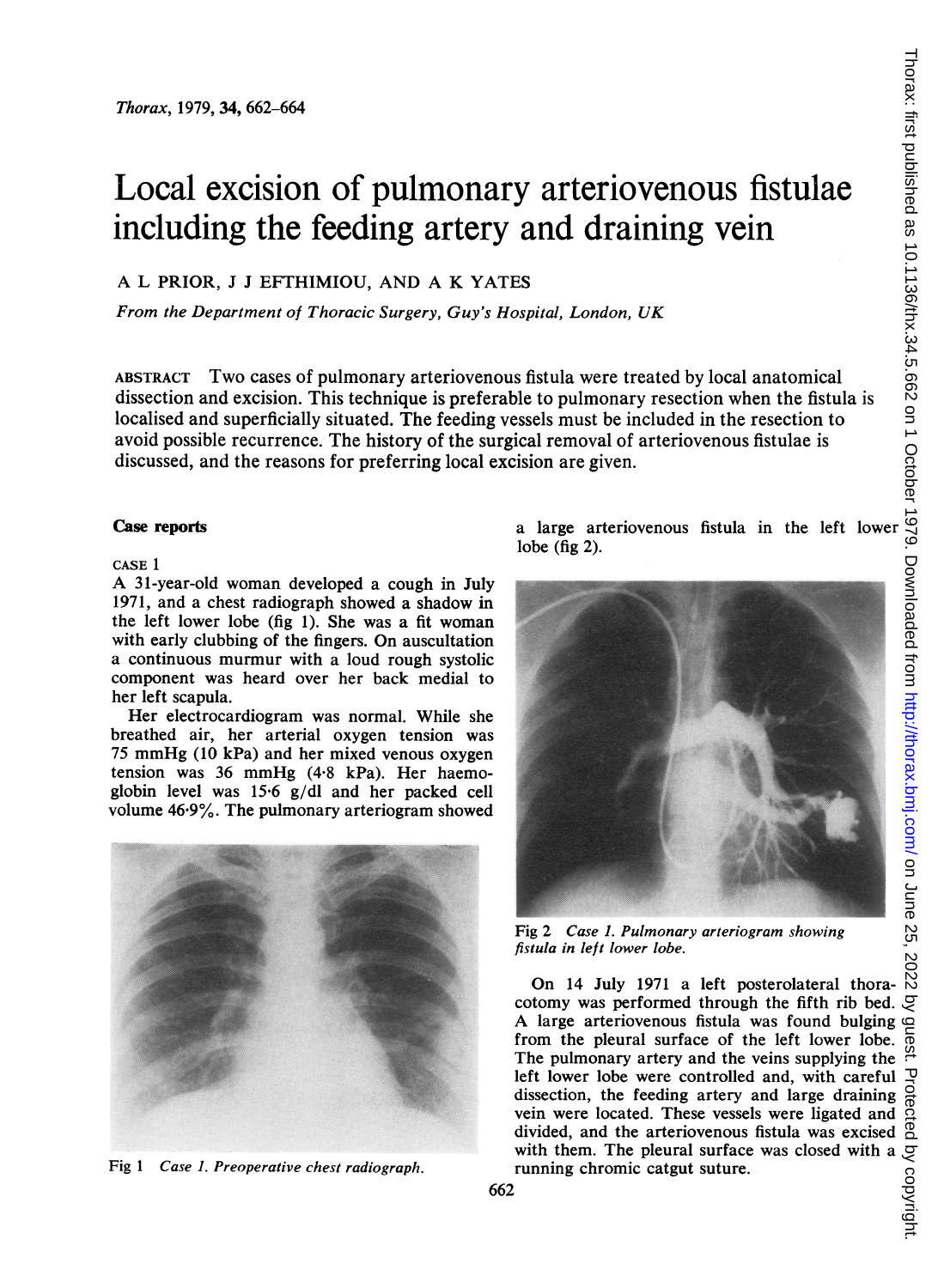#### Local excision of pulmonary arteriovenous fistulae

Histological examination of the specimen showed vascular tissue with thick and thin walled blood vessels and a thin shell of normal but compressed lung tissue. There were several blue cysts that were of venous origin while some of the small vessels were arteries.

The patient recovered uneventfully and has been well for the past seven years.

#### CASE 2

On a routine examination a healthy 12-year-old girl was found to have a cardiac murmur, early clubbing of her fingers, and central cyanosis. palpation of the heart showed increased right ventricular activity and on auscultation a continuous murmur that increased on inspiration was heard over the left precordium and left side of her back. She was smaller than her twin sister with whom she had been identical at birth.

The chest radiograph showed a shadow in the lingula that appeared to be vascular in origin (fig 3). Her haemoglobin level was 16-7 g/dl and the packed cell volume 27-8%. While breathing air the arterial oxygen tension was 45 mmHg (6 kPa).<br>The pulmonary arteriogram confirmed the pulmonary arteriogram confirmed presence of an arteriovenous fistula in the left lower lobe (fig 4).

A left posterolateral thoracotomy was performed through the fifth rib bed. A large arteriovenous fistula was found on the fissural surface of the lingular segment of the upper lobe. The pulmonary artery was dissected and controlled with a tape. The oblique fissure was developed in such a way as to expose the left upper lobe branches of the pulmonary artery. The artery supplying the fistula was recognised in the hilum by collapse of



Fig 3 Case 2. Preoperative chest radiograph.



Fig 4 Case 2. Pulmonary arteriogram showing arteriovenous fistula in lingula.

the fistulous sac when the vessel was occluded. The draining vein was dissected. Both artery and vein were ligated and the fistulous sac excised with the vessels. The pleural edges were approximated using interrupted mersilene sutures.

The patient made an excellent recovery and is well eight months after the operation.

#### **Discussion**

The first operation for a pulmonary arteriovenous fistula was a pneumonectomy performed by Shenstone in 1940 (Hepburn and Dauphinee, 1942). More localised resections are preferable, the ideal being the removal of the lesion and the preservation of the surrounding functional lung tissue. In 1941 and 1942 Janes (1944) removed arteriovenous fistulae by local resections from the left and right lungs of the same patient, leaving the feeding vessels. This is not ideal because a recurrence may occur from small fistulae between these vessels, but this patient did well. In July 1948 Blalock (Sloan and Cooley, 1953) performed the first segmental resection for a pulmonary arteriovenous fistula.

Crafoord (1950) called attention to the technique of isolating the blood supply to the lobe or lung to render the region bloodless and to allow safe and rapid dissection of the lesion with its feeding vessels. Parker and Stallworth in 1952 reported the first case in which the fistulous sac along with the afferent artery and efferent vein was excised without sacrificing any pulmonary tissue.

Despite the fact that local resection of these lesions intact with their feeding vessels can be